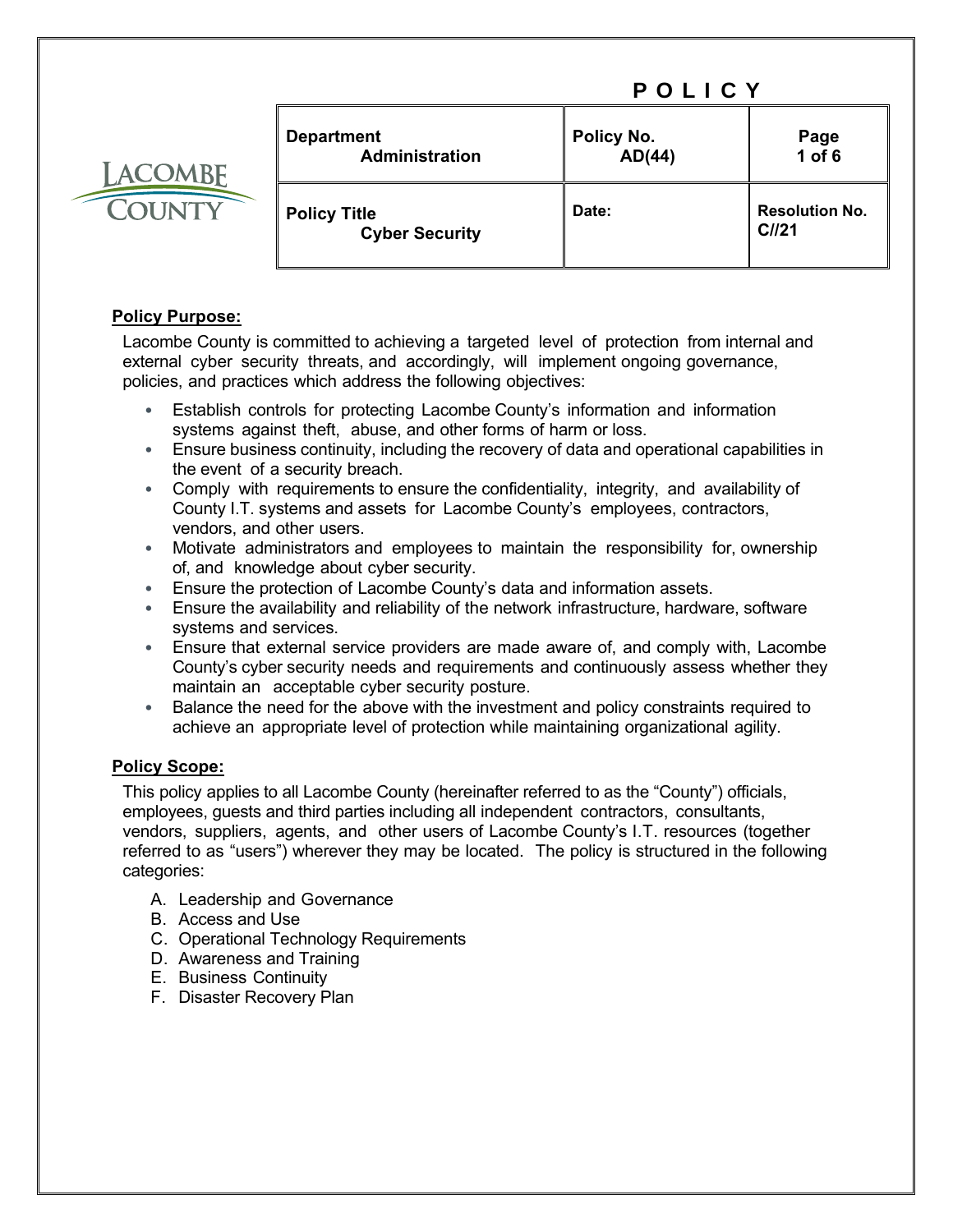|  |  |  |  |  | POLICY |  |  |
|--|--|--|--|--|--------|--|--|
|--|--|--|--|--|--------|--|--|

of 6

| Policv Title          | Policy No. |        |
|-----------------------|------------|--------|
| <b>Cyber Security</b> | AD()       | Page 2 |

# **Policy Details:**

# **A. Leadership and Governance**

Cyber security is a strategic business matter for Lacombe County and is not just a technical consideration. The assessment and management of cyber risk involves both the County as a whole and each business unit. Accordingly:

- The development and endorsement of a cyber security plan at Lacombe County is the responsibility of the County Manager.
- The implementation of the cyber security plan and oversight of its effectiveness is the responsibility of the Manager of I.T. Services.
- Cyber risk will be reflected in reports and updates to senior management and Council on an annual basis.
- Cyber risk should become a standard consideration by all levels of staff where changes to business processes take place, which includes but is not limited to, the Information Technology environment.

# **B. Access and Use**

*Authorized use:* Lacombe County provides access to I.T. resources to users in order to perform their roles for Lacombe County. Lacombe County prohibits use of I.T. resources for any purpose other than business, unless otherwise stated in this policy. All users must behave honestly with vigilance, respect the intended business use of technologies, and comply with software licenses, property rights, user agreements, confidentiality, and legal rights.

Limited personal use is acceptable provided that it does not affect job performance, is not for personal financial, commercial, or third-party gain, and if the user adheres strictly to this policy. Lacombe County systems must not be used for the creation or distribution of any material considered inappropriate, offensive, threatening, abusive, defamatory, unlawful, sexually explicit, sexist, racist, discriminatory, embarrassing, fraudulent or disrespectful to others or that could harm the reputation of the County and potentially breach any corresponding software licensing agreements. Lacombe County restricts all users from using the Internet to perform any task contrary to the law or knowingly accessing websites with content that is illegal, obscene, hateful, defamatory, indecent, objectionable, or inappropriate.

To maintain the integrity of Lacombe County's corporate image and reputation and to prevent the unauthorized or inadvertent disclosure of sensitive, confidential, or personal information, employees must exercise caution and care when using any system, service, or technology platform, both internal and external, including email or third-party services, such as cloud-based services and social media platforms. Personally identifiable information (PII), which is any data that could identify a specific individual, should not be transmitted via email, or shared using any other service without prior approval by the County Manager or their respective Department Director. Employees must also exercise caution against suspicious messages and technologies, which are often intended to bait a user into a malicious cyber event.

### **In addition to this policy, users are also bound by the County's Internet and Email Use Policy, AD(23) as well as Social Media Policies AD(42) and AD(43).**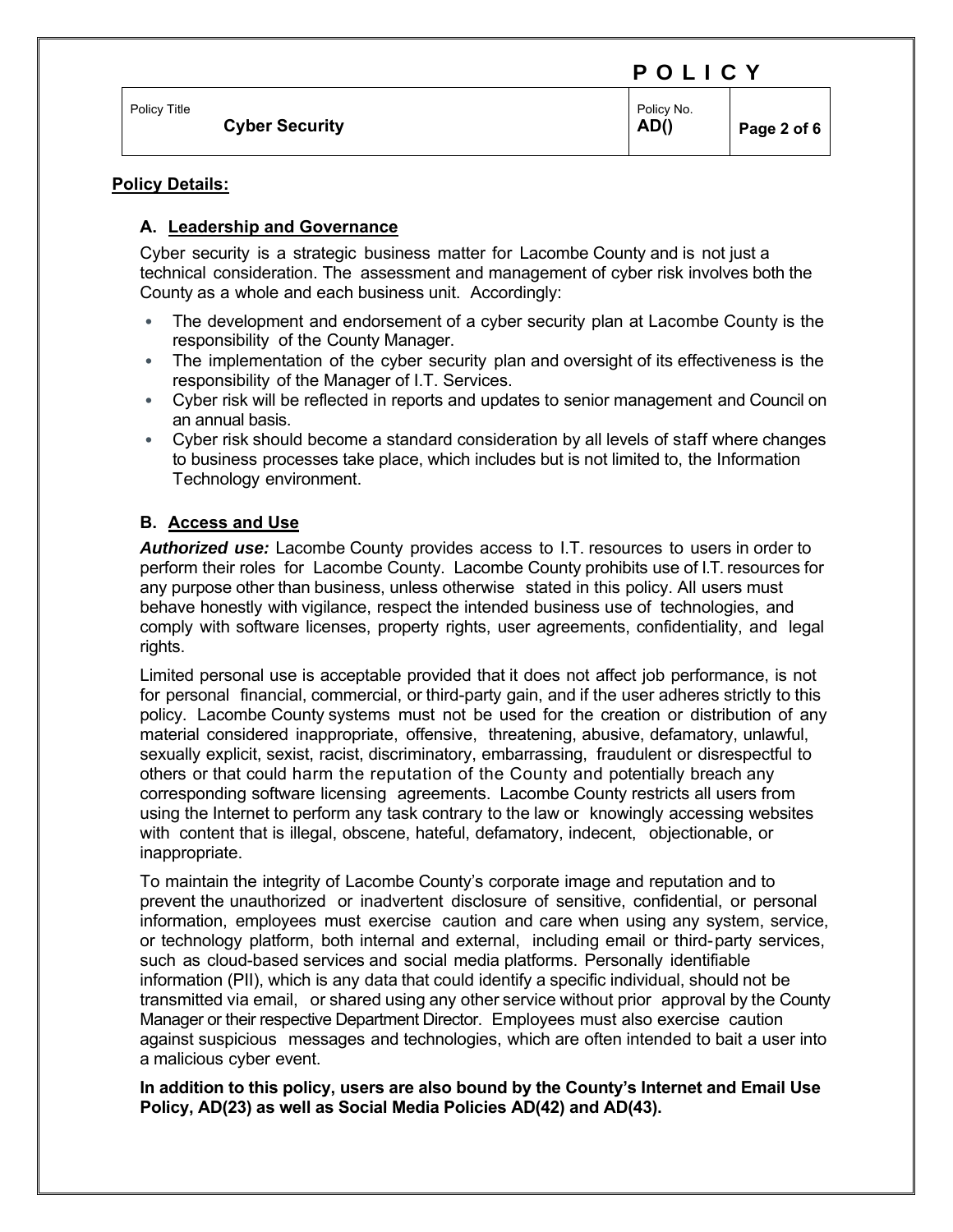|                                       | ------             |             |
|---------------------------------------|--------------------|-------------|
| Policy Title<br><b>Cyber Security</b> | Policy No.<br>AD() | Page 3 of 6 |

*Active Directory Accounts:* Internal accounts used by Lacombe County personnel must have a unique user ID and password which cannot be used by or shared with anyone other than for whom it is intended. Personnel external to Lacombe County (i.e., consultants and/or contractors) will be provided with unique user IDs and passwords, and follow the same internal controls relating to the granting and/or revoking of access as internal Lacombe County accounts. Contractors, vendors and/or consultants must ensure all accounts/passwords assigned to them remain confidential.

Active Directory constitutes the official corporate directory of users, and it must reflect up to date information, including but not limited to, user's full name, department, or functional area the user is associated with, direct reports, phone numbers, organizational position, or role, etc. It is the responsibility of every Department Director, or their assigned designate, to ensure the information is current by advising the I.T. Department of any change. Upon a change in a staff member's status, including promotion, transfer or termination of employment, the Human Resources will advise the Manager of I.T. Services of this change so that the employee's network and physical access privileges are modified as appropriate in a timely manner.

**Passwords:** Users are responsible for utilizing effective passwords as outlined in Administrative Directive CS (5) and for keeping those passwords secret and secure. Employees must not share, use, or disclose someone else's login or password without prior authorization by the employee's Department Director or Human Resources. The I.T. Department will support the mechanisms that evaluate the strength of passwords and, if warranted, define the password change frequency for every type of applications, services and devices supported by the County, along with other mechanisms to strengthen the way users identify themselves when accessing Lacombe County's I.T. resources, such as multifactor authentication. The I.T. Department will ensure there is a limit imposed on consecutively invalid login attempts and should that limit be reached, the specific user account will be locked until released by an administrator.

*Multifactor Authentication:* Multifactor Authentication (MFA) is a security feature offered by a growing number of applications, websites and devices that dramatically improves account security. Rather than just asking for a username and password, MFA requires one or more additional verification factors to sign into an account, enter a Virtual Private Network (VPN) or access an application. Usernames and passwords are important; however, they are one of the most vulnerable attack vectors used by cyber criminals and MFA provides a layered defense against unauthorized user access to the County's I.T. infrastructure. MFA increases security because even if one credential becomes compromised, unauthorized users will be unable to meet the additional authentication requirement and will not be able to gain their desired access. The County will be enforcing MFA where it is available and deemed to be suitable. All cloud-based administrative accounts must implement MFA and must use different passwords than those used within the County's internal I.T. infrastructure.

*Third Parties:* Prior to any third parties, vendors, suppliers, partners, contractors, service providers, or customers being granted access to Lacombe County's internal network or access to Lacombe County's data, they will be provided a copy of this policy and must comply with all relevant components contained in the policy.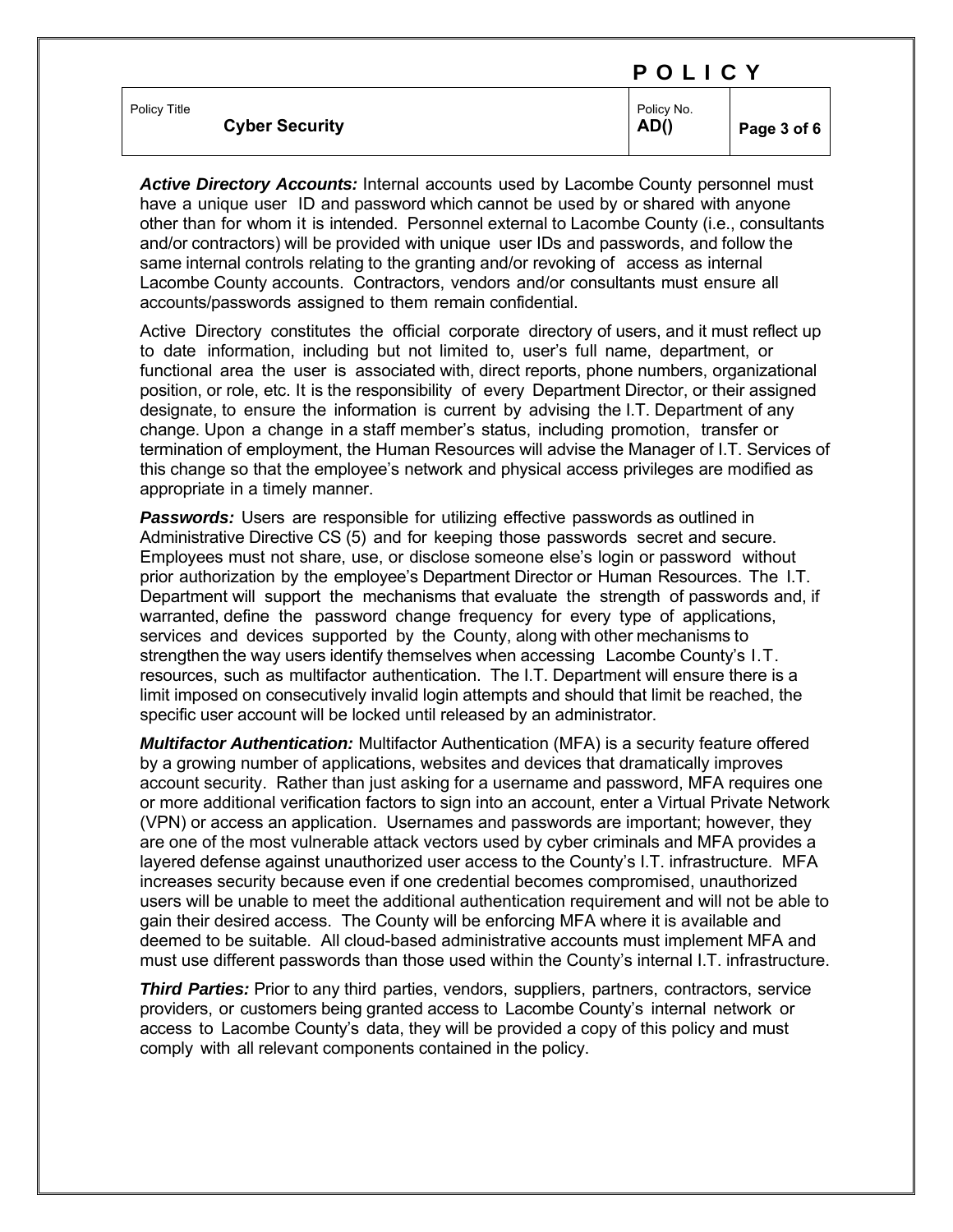|              |                       |                    | .           |  |
|--------------|-----------------------|--------------------|-------------|--|
| Policy Title | <b>Cyber Security</b> | Policy No.<br>AD() | Page 4 of 6 |  |
|              |                       |                    |             |  |

### **C. Operational Technology Requirements**

*Firewall:* A firewall is a program or hardware appliance that monitors and analyzes the incoming and outgoing network traffic in the County's I.T. environment. The County has implemented a next-generation firewall that acts as the first line of security defense that protects the County's internal network from unauthorized outside intrusions. The County's firewall has also been configured to enable content filtering that limits certain categories of websites accessible from inside our network.

*Security Software:* Lacombe County has enabled security software to protect the organization's workstations and servers against threats of both known malware (viruses, worms, ransomware, and spyware) and zero-day threats. A zero-day threat is a vulnerability exploited by attackers before the vulnerability can be patched by the hardware, software, or programming vendor. The County's security software is configured to perform automatic updates of the software while also performing automated scans on a regular basis to ensure County devices remain up to date.

*System Patching:* Vendors constantly release software and firmware updates, otherwise known as patches, to address defects and security vulnerabilities in their products. The County uses a tool from Microsoft to check for these patches and download them to an update server. The I.T. Department will apply these patches on the County's servers on a weekly basis to ensure they remain up-to-date and free of known vulnerabilities. Patching of individual workstations, laptops and tablets is a responsibility of our staff. Each user must check for available updates on their devices on a weekly basis and install any available updates to ensure their devices remain up-to-date and free of known vulnerabilities.

*Email Security*: Protecting email systems is a high priority as emails can lead to Phishing attacks, data theft, scams and carry malicious software in the form of viruses, spyware, Trojans, and other malware. As such, Lacombe County requires users to:

- Verify the legitimacy of each email, including inspecting the email address and sender name.
- Avoid opening suspicious emails, attachments and clicking on links.
- Look for significant grammatical errors.
- Avoid clickbait titles and links.
- Not send email messages containing unusually sensitive information over the Internet without using an encryption method approved by the County.
- Contact the I.T. Department if they receive suspicious looking emails.

*Transferring Data***:** Lacombe County recognizes the security risks of transferring corporate data both internally and externally. To minimize the chances of data loss and data theft, users must:

- Obtain the necessary authorization from the appropriate Department Director to transfer data outside the organization.
- Verify the recipient of the information and ensure they have the appropriate security measures in place on their end.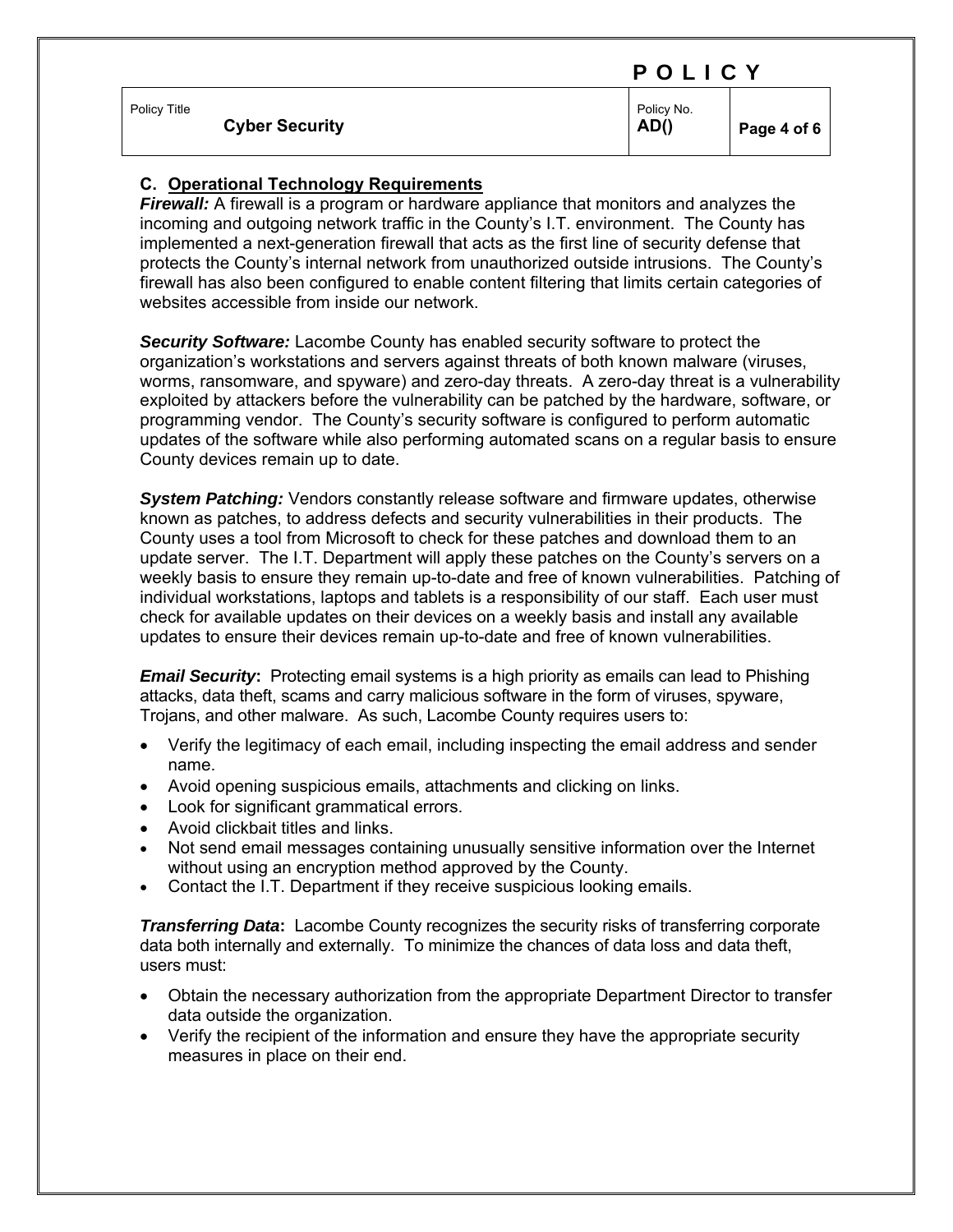|                                       | .                  |             |
|---------------------------------------|--------------------|-------------|
| Policy Title<br><b>Cyber Security</b> | Policy No.<br>AD() | Page 5 of 6 |

- Only use approved file transfer services for the uploading or sharing of County data to or from the cloud. Users are to coordinate with the I.T. Department to select these file transfer services to ensure they are secure and appropriate.
- Utilize secure portable media such as encrypted USB flash drives if they are transferring data between devices without using the cloud. The I.T. Department will supply these drives if needed.

**Remote Access:** Access to the County's data, system and network resources must be protected from unauthorized use that could lead to damaging attacks. While measures have been taken to enable working from a remote location, remote access is inherently a security risk to the organization. As such, Administrative Directive CS(5) has been implemented to manage this risk.

### **D. Awareness and Training**

Human error remains the most common cause of cyber security incidents. As a first line of defense, the County's I.T. Department will provide an ongoing program for staff awareness and training as it relates to cyber security to ensure that clear cyber security expectations are set while also educating users on how to recognize attack methods, how to prevent cyber incidents and how to respond to potential threats. Cyber criminals are not only exploiting vulnerabilities in technology, but they also exploit people's behaviors and emotions. Developing a strong cyber security culture at Lacombe County will go a long way to reducing cyber risk for our organization.

**New Employees:** To mitigate the risk of unintentional disclosure of confidential information by employees, H.R. will refer newly onboarded employees to this policy and will require formal acknowledgement that it has been read, is understood, and will be applied.

**Existing Employees:** To mitigate the risk of staff falling victim to a cyber-attack, cyber security training, awareness communications and various testing/simulation methods will be used on an ongoing basis to both educate our staff and provide an assessment on how cyber aware the organization is.

### **E. Business Continuity**

Data and system backups are a critical component of business continuity to ensure the County can quickly recover from not only cyber security incidents such as ransomware or malware attacks, but also from natural disasters, equipment failure or theft. Lacombe County performs encrypted backups on a nightly basis with a full copy of this encrypted backup moving to a secured offsite location on a weekly basis. The technology used in this backup process includes the ability to quickly restore data on an as-needed basis, which allows the I.T. Department to verify that the backup and restore mechanisms operate as expected.

### **F. Disaster Recovery Plan**

The main objective of implementing a Disaster Recovery Plan (DRP) is to develop, test and document a well-structured and easily understood plan that will help the County recover as quickly and effectively as possible from a cyber attack or unforeseen disaster that interrupts County systems and business operations. To support the County's cyber security